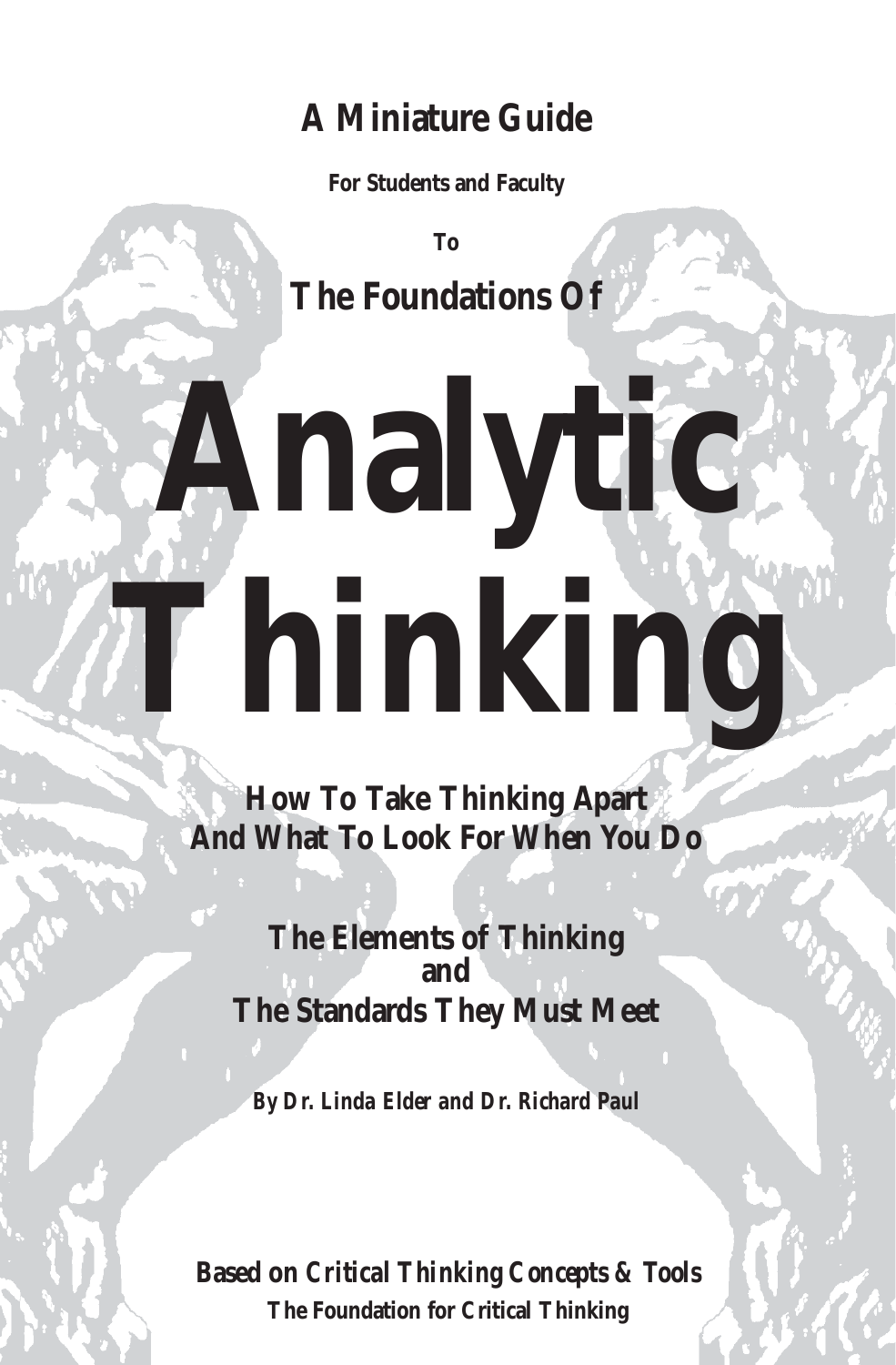## **Contents**

#### **Part I: Understanding the Basic Theory of Analysis**

This section provides the foundational theory essential to analysis. It delineates the eight basic structures present in all thinking.

| All Thinking is Defined by the Eight Elements      |  |
|----------------------------------------------------|--|
| All Humans Use Their Thinking To Make Sense        |  |
| To Analyze Thinking We Must Learn to Identify      |  |
| To Evaluate Thinking, We Must Understand and Apply |  |
| On the Basis of the Above We Can Develop           |  |

#### **Part 2: Getting Started: Some First Steps**

This section enumerates the most important foundational moves in analysis.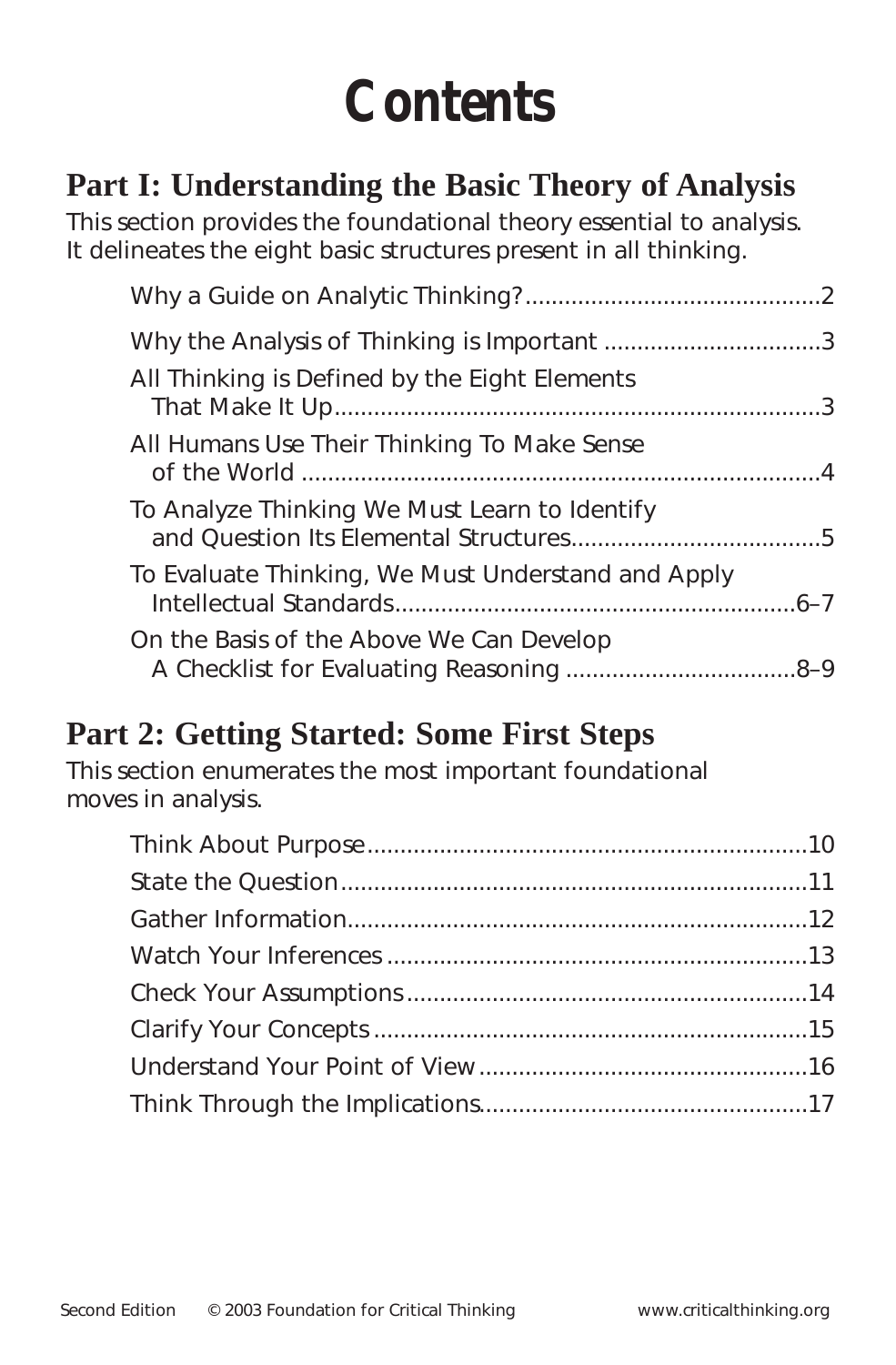#### **Part 3: Using Analysis to Figure Out the Logic of Anything**

This section provides a range of sample analyses (as well as templates for analysis).

| Analyzing the Logic of Human Emotions19-21                 |  |
|------------------------------------------------------------|--|
|                                                            |  |
| Analyzing the Logic of an Article, Essay, or Chapter 24–27 |  |
|                                                            |  |
|                                                            |  |
|                                                            |  |
|                                                            |  |
|                                                            |  |
|                                                            |  |
|                                                            |  |
|                                                            |  |

## **Part 4: Taking Your Understanding to a Deeper Level**

This section explains the elements more comprehensively, differentiating skilled from unskilled reasoners.

Analyzing and Assessing:

| • Data, Evidence, Experience, Research39               |  |
|--------------------------------------------------------|--|
|                                                        |  |
|                                                        |  |
|                                                        |  |
|                                                        |  |
|                                                        |  |
| Distinguishing Between Inferences and Assumptions45-46 |  |
|                                                        |  |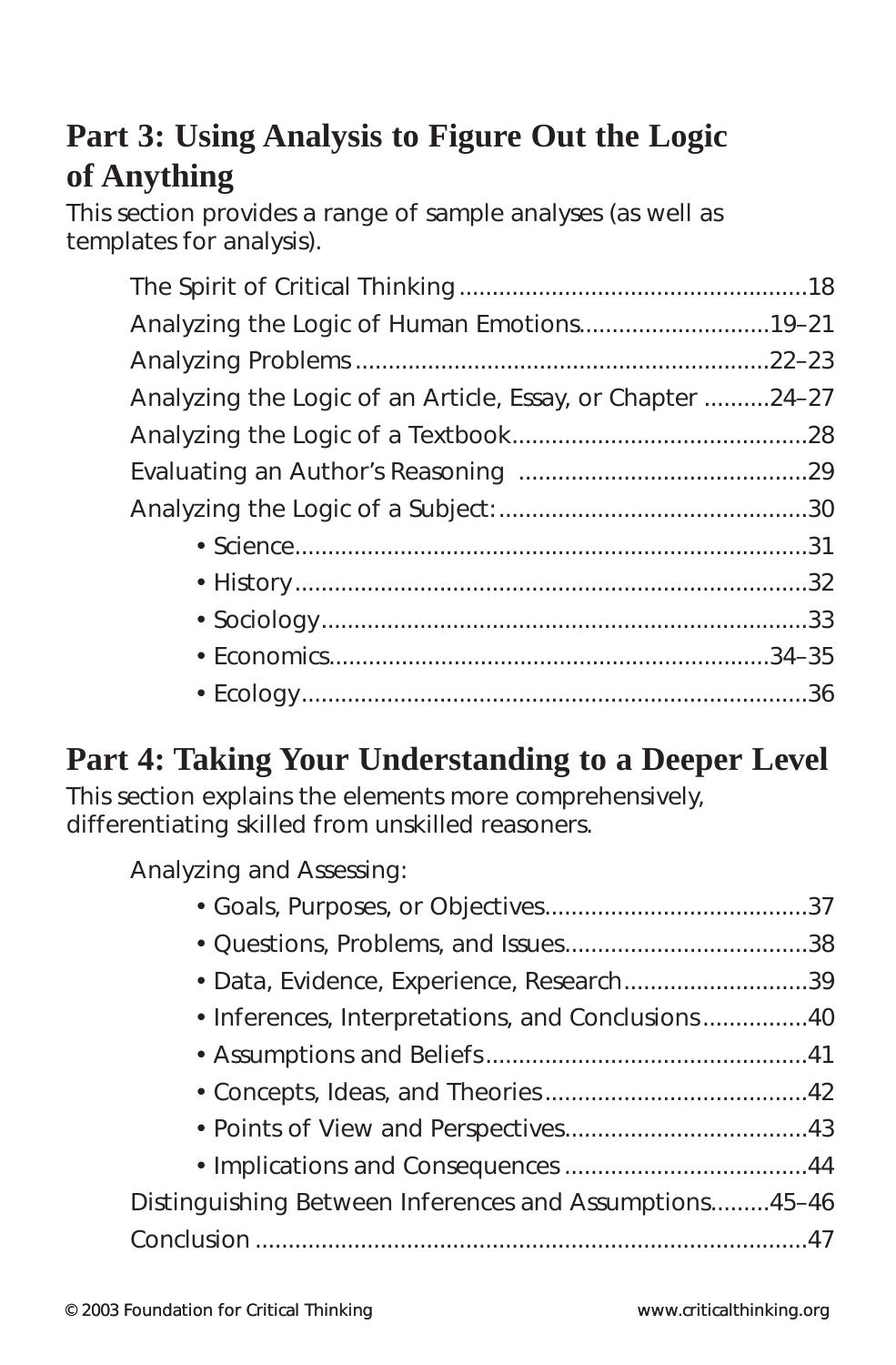## **Why a Guide on Analytic Thinking?**

Analysis and evaluation are recognized as *crucial skills* for all students to master. And for good reason. They are required in learning any significant body of content in a non-trivial way. Students are commonly asked to analyze poems, mathematical formulas, biological systems, chapters in textbooks, concepts and ideas, essays, novels, and articles—just to name a few. Yet what student can explain what analysis requires? What students have a clear conception of how to think it through? Which of our graduates could complete the sentence: "Whenever I am asked to analyze something, I use the following model:…"

The painful fact is that few students have been taught *how* to analyze. Hence, when they are asked to analyze something scientific, historical, literary, or mathematical—let alone something ethical, political, or personal—they lack a model to empower them in the task. They muddle through their assignment with only the vaguest sense of what analysis requires. They have no idea how sound analysis can lead the way to sound evaluation and assessment. Of course, students are not alone. Many adults are similarly confused about analysis and assessment as intellectual processes.

Yet what would we think of an auto mechanic who said, "I'll do my best to fix your car, but frankly I've never understood the parts of the engine," or of a grammarian who said, "Sorry, but I have always been confused about how to identify the parts of speech." Clearly, students should not be asked to do analysis if they do not have a clear model, and the requisite foundations, for the doing of it. Similarly, we should not ask students to engage in assessment if they have no standards upon which to base their assessment. Subjective reaction should not be confused with objective evaluation.

To the extent that students internalize this model through practice, they put themselves in a much better position to begin to think historically (in their history classes), mathematically (in their math classes), scientifically (in their science classes), and therefore more skillfully (in all of their classes). When this model is internalized, students become better students because they acquired a powerful "system-analyzing-system."

This miniature guide is a companion to *The Miniature Guide to Critical Thinking Concepts and Tools*. It supports, and is supported by, all of the other miniature guides in the series. It exemplifies why thinking is best understood and improved when we are able to analyze and assess it EXPLICITLY. The intellectual skills it emphasizes are the same skills needed to reason through the decisions and problems inherent in any and every dimension of human life.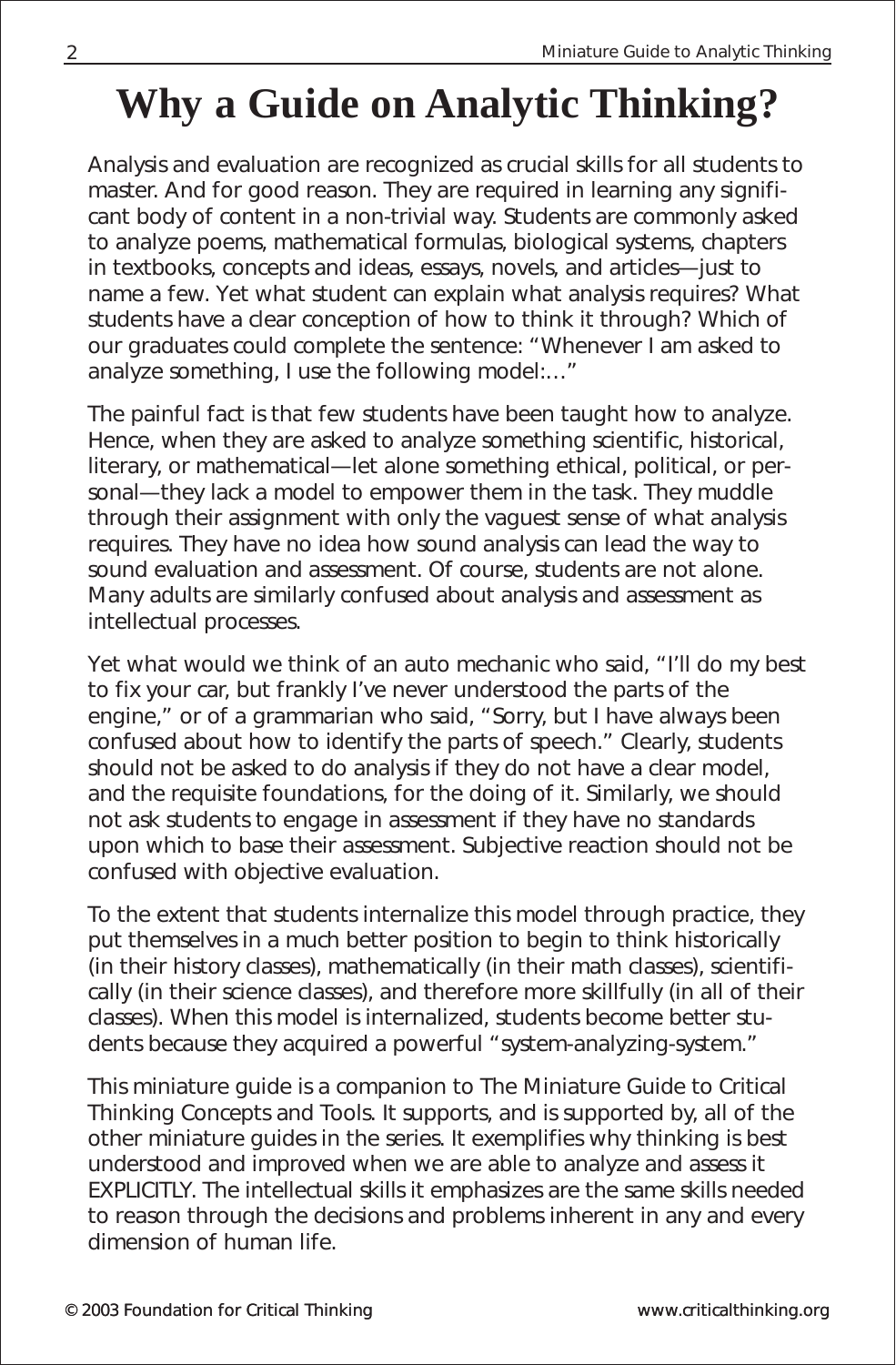## **All Humans Use Their Thinking To Make Sense of the World**

The words *thinking* and *reasoning* are used in everyday life as virtual synonyms. Reasoning, however, has a more formal flavor. This is because it highlights the inference-drawing capacity of the mind.

Reasoning occurs whenever the mind draws conclusions on the basis of reasons. We draw conclusions whenever we make sense of things. The result is that whenever we think, we reason. Usually we are not aware of the full scope of reasoning implicit in our minds.

We begin to reason from the moment we wake up in the morning. We reason when we figure out what to eat for breakfast, what to wear, whether to make certain purchases, whether to go with this or that friend to lunch. We reason as we interpret the oncoming flow of traffic, when we react to the decisions of other drivers, when we speed up or slow down. One can draw conclusions, then, about everyday events or, really, about anything at all: about poems, microbes, people, numbers, historical events, social settings, psychological states, character traits, the past, the present, the future.

By reasoning, then, we mean making sense of something by giving it some meaning in our mind. Virtually all thinking is part of our sense-making activities. We hear scratching at the door and think, "It's the dog." We see dark clouds in the sky and think, "It looks like rain." Some of this activity operates at a subconscious level. For example, all of the sights and sounds about us have meaning for us without our explicitly noticing that they do. Most of our reasoning is unspectacular. Our reasoning tends to become explicit only when someone challenges it and we have to defend it ("Why do you say that Jack is obnoxious? I think he is quite funny"). Throughout life, we form goals or purposes and then figure out how to pursue them. Reasoning is what enables us to come to these decisions using ideas and meanings.

On the surface, reasoning often looks simple, as if it had no component structures. Looked at more closely, however, it implies the ability to engage in a set of interrelated intellectual processes. This miniature guide is largely focused on making these intellectual processes explicit. It will enable you to better understand what is going on beneath the surface of your thought.

Essential Idea: Reasoning occurs when we draw conclusions based on reasons. We can upgrade the quality of our reasoning when we understand the intellectual processes that underlie reasoning.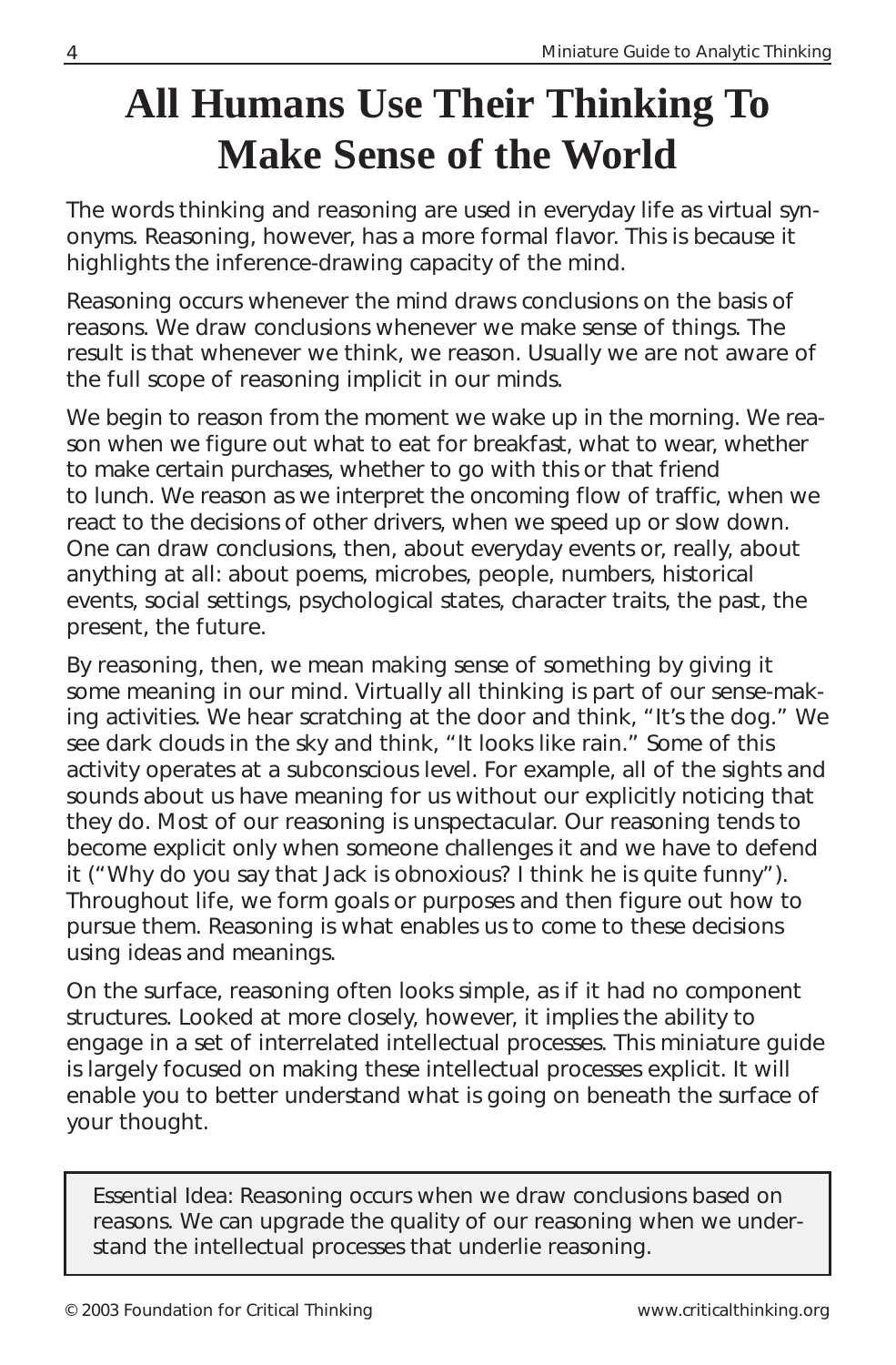## **To Analyze Thinking We Must Learn to Identify and Question its Elemental Structures**



Be aware: When we understand the structures of thought, we ask important questions implied by these structures.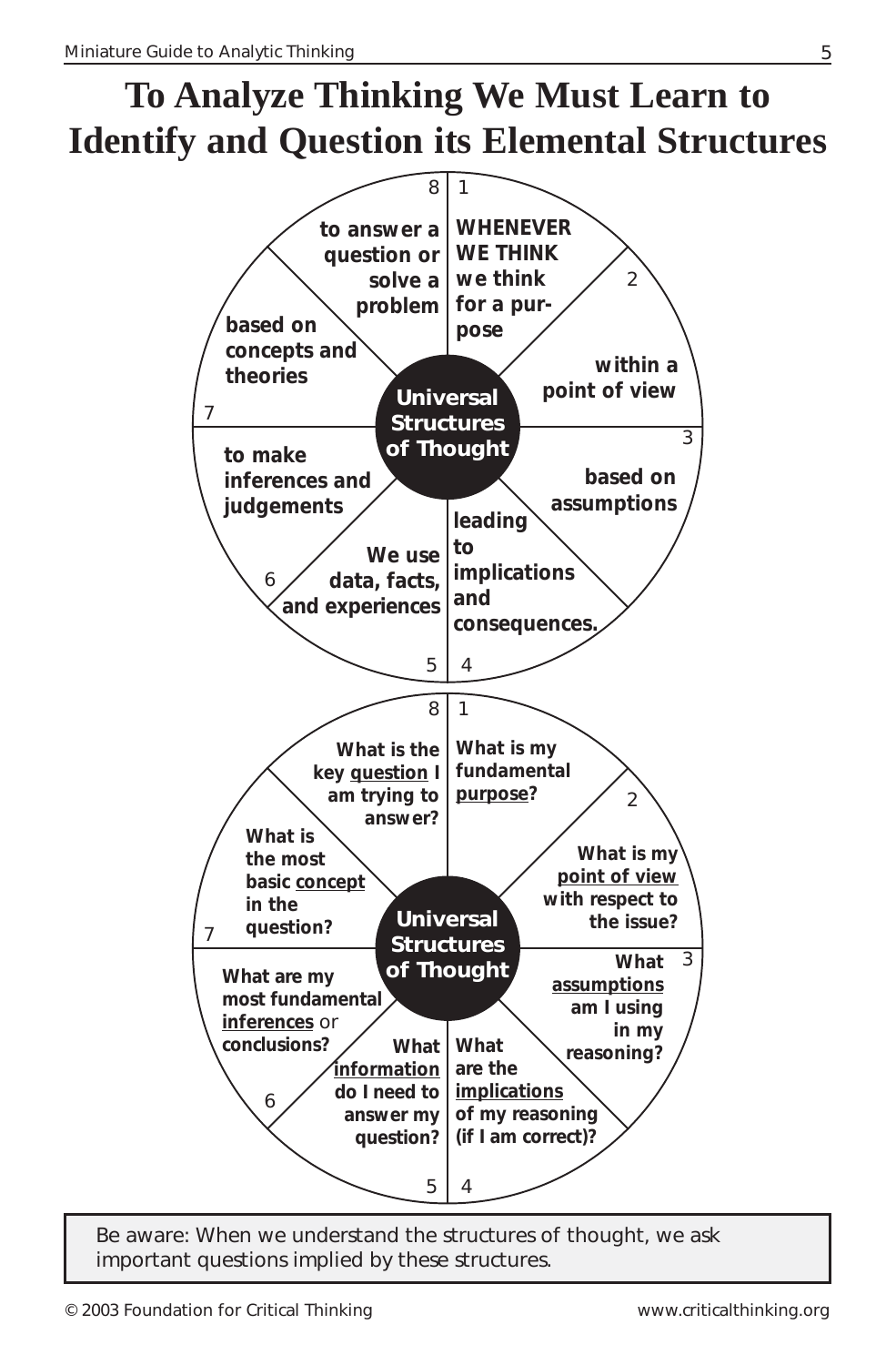## **Analyzing Problems**

Identify some problem you need to reason through. Then complete the following:

**What exactly is the problem?** (Study the problem to make clear the kind of problem you are dealing with. Figure out, for example, what sorts of things you are going to have to do to solve it. Distinguish problems over which you have some control from problems over which you have no control. Pay special attention to controversial issues in which it is essential to consider multiple points of view.)

**The key question that emerges from the problem is…** (State the question as clearly and precisely as you can. Details are very important.)

**My purpose in addressing the problem is…** (Know exactly what you are after. Make sure you are not operating with a hidden agenda and that your announced and real purposes are the same.)

**Actively seek the information most relevant to the question.** (Include in that information options for action, both short-term and longterm. Recognize limitations in terms of money, time, and power.)

**Some important assumptions I am using in my thinking are…** (Figure out what you are taking for granted. Watch out for self-serving or unjustified assumptions.)

#### **If we solve this problem, some important implications are… If we fail to solve this problem, some important implications**

**are…** (Evaluate options, taking into account the advantages and disadvantages of possible decisions before acting. What consequences are likely to follow from this or that decision?)

**The most important concepts, theories, or ideas I need to use in my thinking are…** (Figure out all significant ideas needed to understand and solve the problem. You may need to analyze these concepts. Use a good dictionary.)

**The point(s) of view is/are as follows**: (Know the point of view from which your thinking begins. Be especially careful to determine whether multiple points of view are relevant.)

**After reasoning through the parts of thinking above, the best solution (conclusion) to the problem is…** (If the problem involves multiple conflicting points of view, you will have to assess which solution is the **best**. If the problem is one-dimensional, there may be just one "correct" solution.)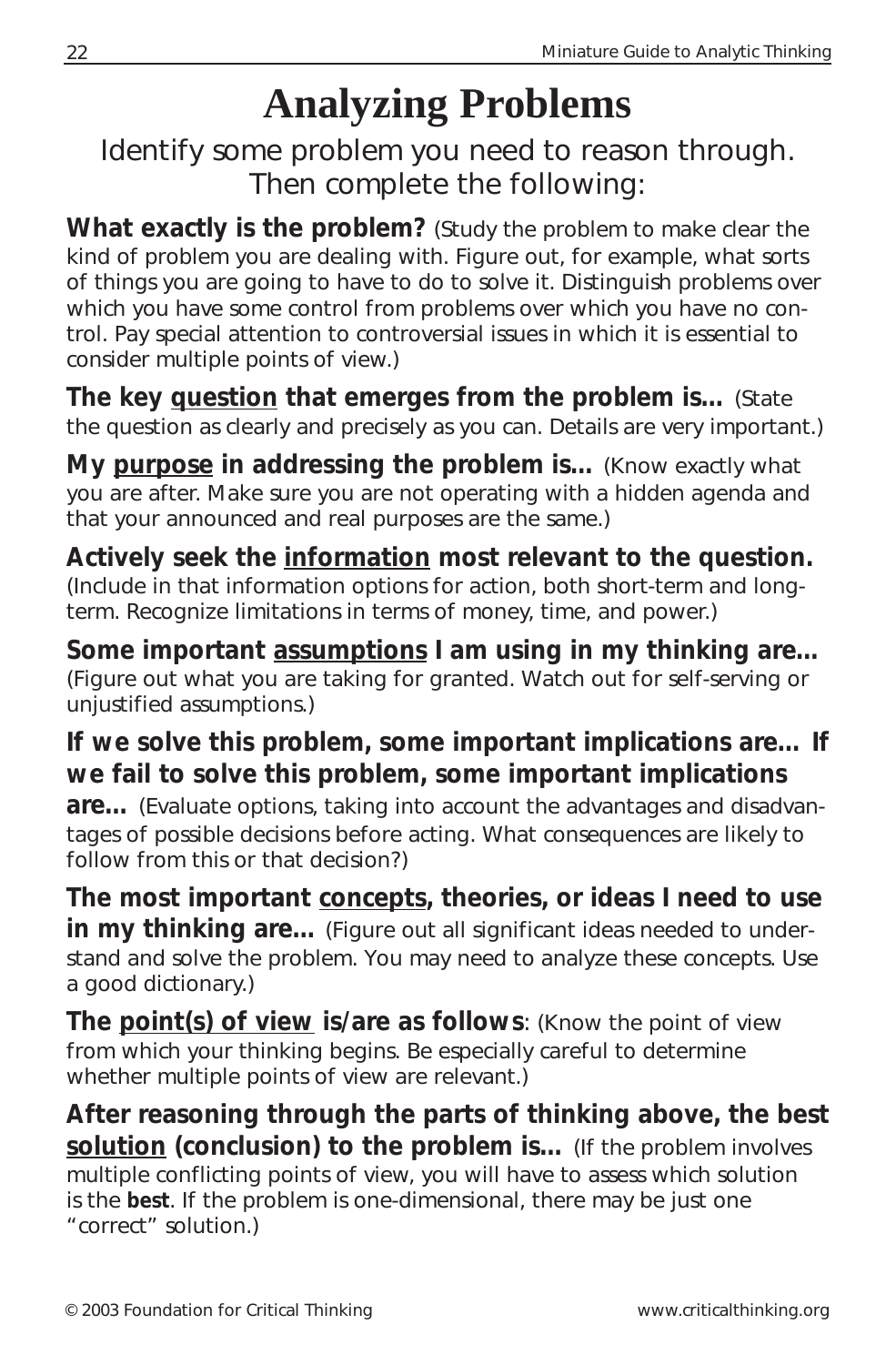## **Analyzing the Logic of a Subject**

When we understand the elements of reasoning, we realize that all subjects, all disciplines, have a fundamental logic defined by the structures of thought embedded in them.

Therefore, to lay bare a subject's most fundamental logic, we should begin with these questions:

- What is the main purpose or goal of studying this subject? What are people in this field trying to accomplish?
- What kinds of questions do they ask? What kinds of problems do they try to solve?
- What sorts of information or data do they gather?
- What types of inferences or judgments do they typically make? (Judgments about…)
- How do they go about gathering information in ways that are distinctive to this field?
- What are the most basic ideas, concepts or theories in this field?
- What do professionals in this field take for granted or assume?
- How should studying this field affect my view of the world?
- What viewpoint is fostered in this field?
- What implications follow from studying this discipline? How are the products of this field used in everyday life?

These questions can be contextualized for any given class day, chapter in the textbook and dimension of study. For example, on any given day you might ask one or more of the following questions:

- What is our main purpose or goal today? What are we trying to accomplish?
- What kinds of questions are we asking? What kinds of problems are we trying to solve? How does this problem relate to everyday life?
- What sort of information or data do we need? How can we get that information?
- What is the most basic idea, concept or theory we need to understand to solve the problem we are most immediately posing?
- From what point of view should we look at this problem?
- What can we safely assume as we reason through this problem?
- Should we call into question any of the inferences that have been made?
- What are the implications of what we are studying?